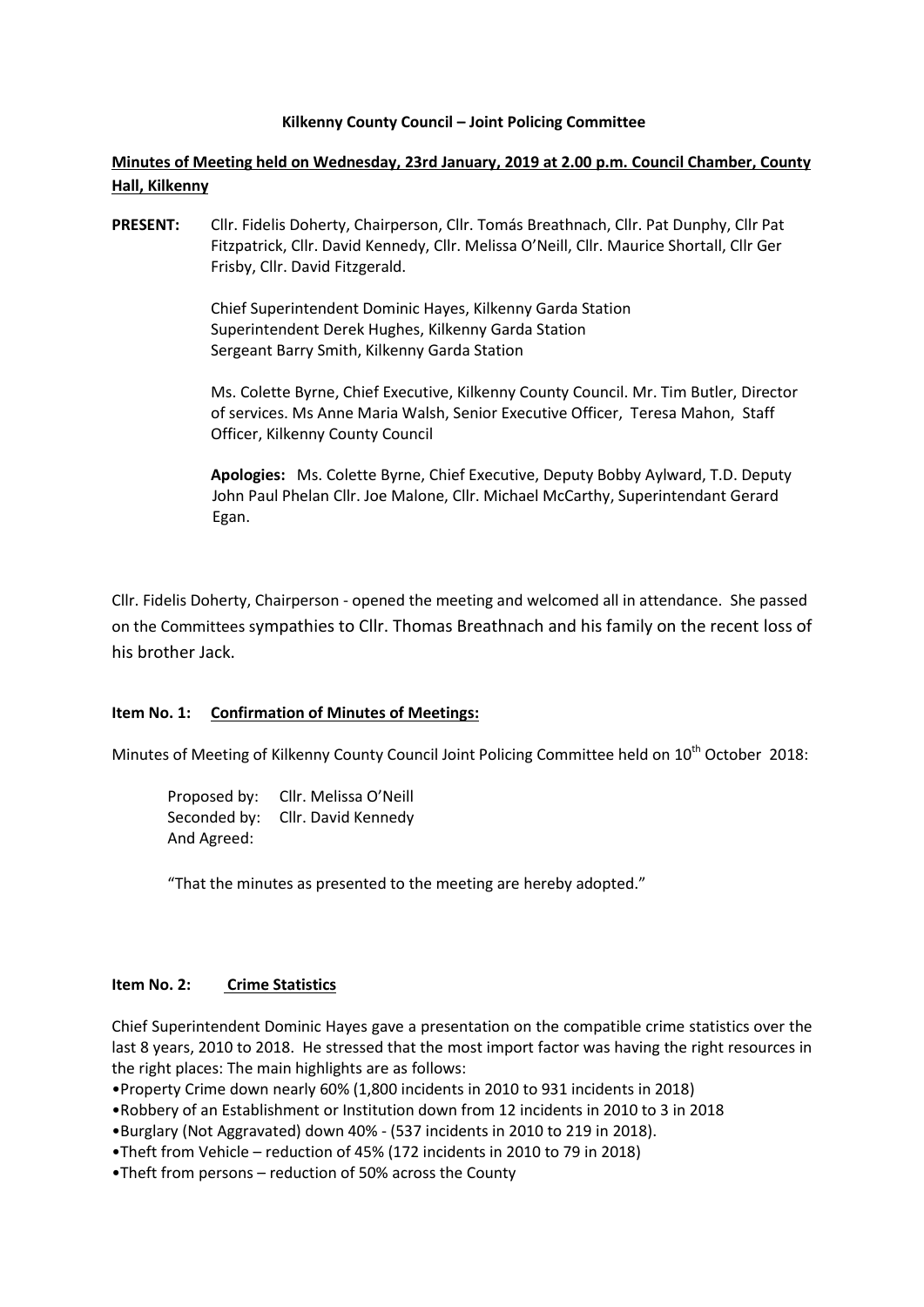•Theft from shop – reduction of 11% - from an already low base

•Theft from other property – reduction of 43% - (522 in 2010 to 227 in 2018)

•Aggravated Burglary – reduction of 50% since 2010

•Crimes against a person – incidences of assaults down 18% since 2010

•Assaults down 22% from 2010

•Public order offences down nearly 50% since 2010

•Criminal damage incidents down 50% since 2010

The Crime Statistic for 2018 include:

•Property Crime down 14 %

•Robbery from person down 50%

•Burglary (Not Aggravated) down 7% in City and 4% Countywide

•Theft from other property down 26%

•Public order offences down 5% in Kilkenny area and 3% in Thomastown

•Criminal damage down 3%

•Drug offences – detection rates up 23% but it continues to be a problem as no community is drug free. Kilkenny now has a dedicated drug unit and have seen an increase in arrests for procession of 43%.

Chief Superintendent Hayes reiterated that the Gardai are continuously looking at way to improve. There is no compliancy as reducing levels of crime is one of their main goals.

## **Item No. 3 Gardai Divisional Report**

Chief Superintendent Hayes provided details on:-

- (a) Divisional Protected Service unit is manned by 2 Sergeants and 10 guards and is a dedicated unit dealing with the area of criminality, rape and human trafficking, sexual and domestic assaults.
- (b) Civilisation initiative- front desk staff in Gardai Stations is now staffed by civilians. Gardai are now redeployed for detection/prevention of crime. New Civilian staff can now staff projects like the Immigration Office from 9 – 5 Monday to Friday.
- (c) Victim & Community Office this office is now opened 2 days a month. Recently showed a group of children around the Station, they were reassured that it was ok to approach a guard.
- (d) Community Engagement- Sergeant Barry Smith is arranging meetings for 2019 and is hoping to go to new locations around the County.
- (e) Resources- Chief Superintendent Hayes explained that while the above initiatives were invaluable to the public they were depleting the number of Gardai on day to day duty. These redeployments along with promotion are leaving a gap in resources. He reassured the Committee that he will to continue to petition the Government for more resources.

All Members present congratulated the Gardaí for their work in reducing crime and on the new initiatives especially the Divisional Protected Service Unit. They asked questions about increase in resources, comparison of crime statistics on a national level, community policing, visibility of Gardai, writing to the Department and making people feel safe. The concerns about Brexit were expressed along with the fact that Ireland had the least amount of Gardai per capita. Chief Superintendent Dominic Hayes responded to the questions. He gave an update on new recruits, crime detection, comparisons to other counties and confirmed that he is continuing to request more staff.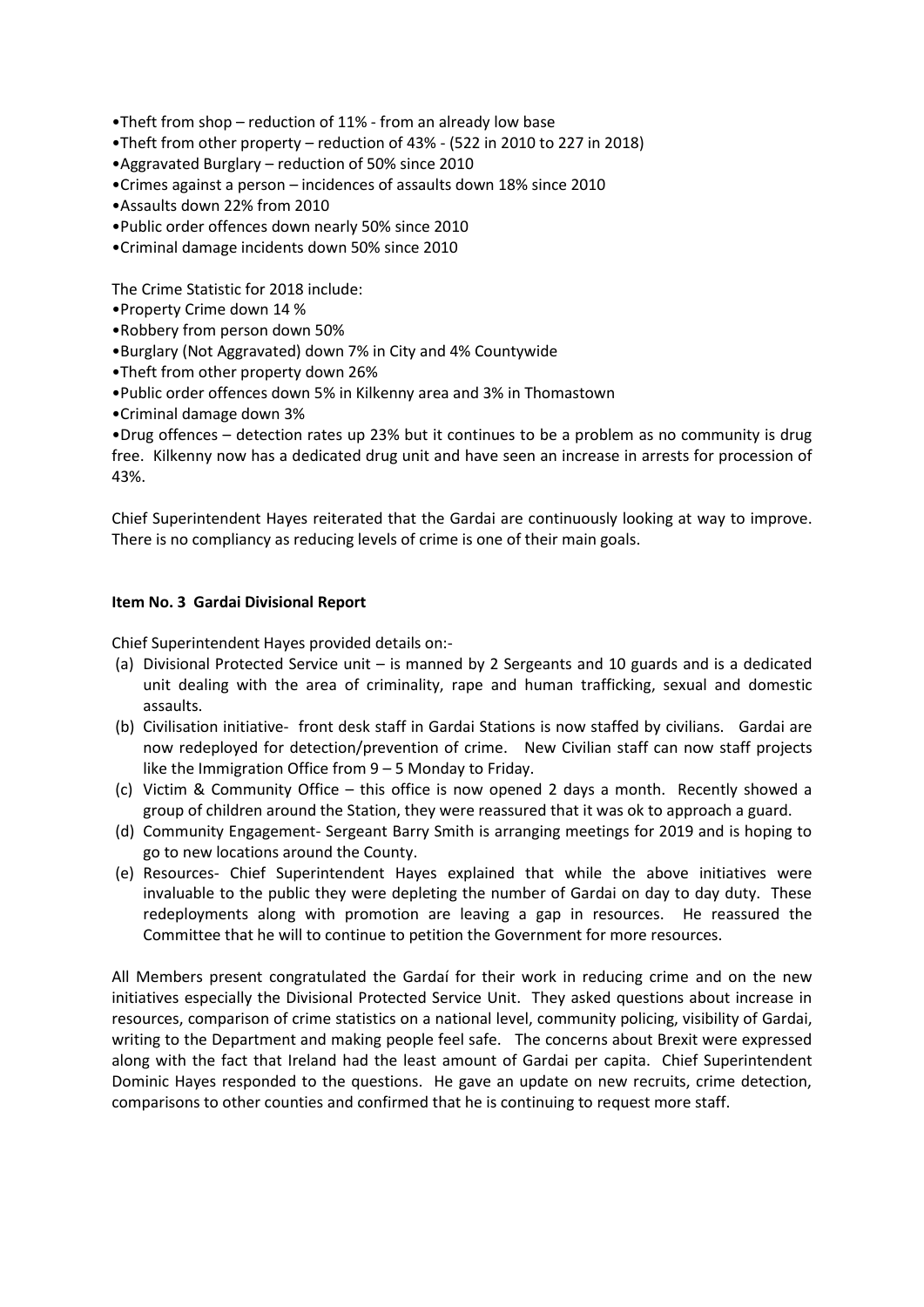#### **Item No. 4 Operation City Safe**

Superintendent Derek Hayes gave an update on Operation City Safe. He explained that this initiative was launched in April 2017 to support Kilkenny Chamber of Commerce for purple flag accreditation status for Kilkenny City with the support of Kilkenny County Council. The aim of the initiative is a public safety and harm reduction strategy based on an increase rate of high visibility beat patrols /static posts to detect public order offences and reduce assault offences related to the night-time economy in Kilkenny City. The operational objective is to reduce the rate of assaults in Kilkenny compared to 2017 local and national figures.

The initiative is proving very successful with reductions in assaults causing harm and minor assaults incidents in Kilkenny City. In comparison with national figures where assault figures have risen up to 10% in some cities, Kilkenny has seen a reduction of 27% on 2017. The feedback has been very positive from Businesses, Residents and Visitors with recognition that the Gardai visibility has a positive effect on reducing crime and rows are stopped before they start. The streets feel safer at night. The Initiative could be affected by a reduction in Gardai personnel, the reduction in physical resources and financial resources over time.

All Members present congratulated the Gardaí on this initiative and acknowledged the difference it was making to the City at Weekend nights.

## **5. National Roads Allocation.**

Mr. Tim Butler provided an update on the TII National Roads Allocations for 2019 and the low cost safety improvement for both National Primary and National Secondary Roads in the County. Included in the allocation are improvements to National Primary roads on the N24 Tower Road, N24 Cahir to Waterford, N25 Waterford to Glenmore and minor works on N24 Carrick Road. On the National Secondary Roads minor works to be carried out on the N76 Callan Road and N77 Ballyragget Village. Pavement improvement works have been approved for parts of the N76. Mr. Butler also provided details on the Maintenance works for the National Primary and National Secondary Roads in the County.

Members welcomed the National Roads Allocations.

## **6. Youth Achievement Award**

Chief Superintendent Dominic Hayes confirmed that the Carlow/Kilkenny area will have Youth Achievement Awards in 2019. The Garda Youth Achievement Awards celebrate outstanding young people between 13 and 21 years of age and recognises the good work being done by young people throughout the communities. The intention is to bring this initiative into schools to highlight excellent young people in the County. The Individual Award is open to young people who have made a positive contribution to their community, making it a better place to live. The Group Award category applies for groups of two more young people whose combined efforts have contributed to their communities.

He explained that these awards were not linked to other awards such as No Name or Comhairle Na Nóg but a new initiative been rolled out nationally by An Garda Siochana.